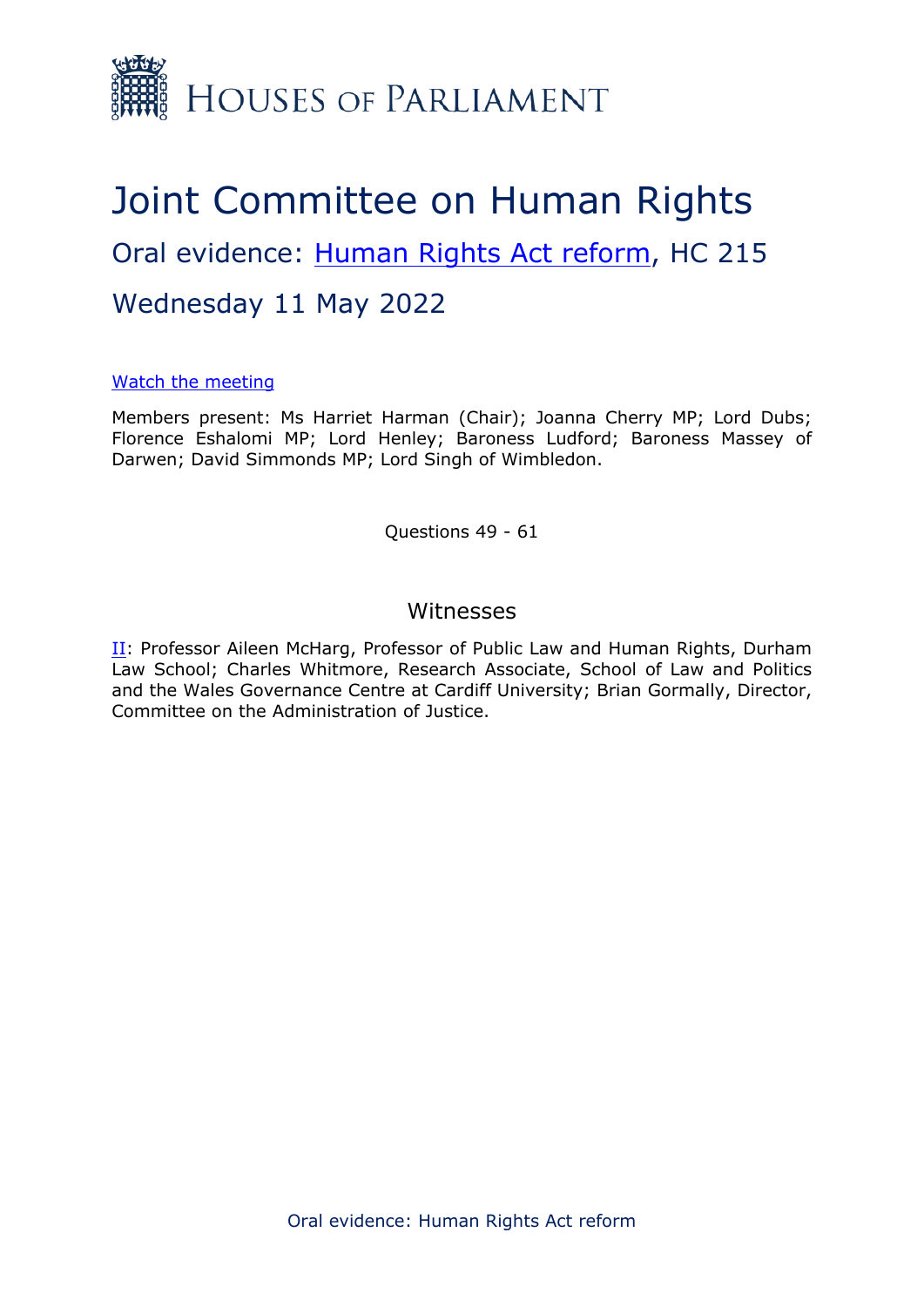## <span id="page-1-0"></span>Examination of witnesses

Professor Aileen McHarg, Charles Whitmore and Brian Gormally.

**Chair:** We will now hear from witnesses who are joining us online. We have Professor Aileen McHarg, professor of public law and human rights at Durham Law School. Thank you very much for joining us. We have Charles Whitmore of the School of Law and Politics and the Wales Governance Centre at Cardiff University. Thank you for joining us from Wales. We have Brian Gormally, director of the Committee on the Administration of Justice. Florence Eshalomi will ask our first question.

Q56 **Florence Eshalomi:** I am one of the House of Commons Members on this committee representing Vauxhall constituency. We have heard a lot in the news about the Northern Ireland peace settlement. To Brian first, what impact, if any, will the Government's proposals have on the peace settlement in Northern Ireland?

*Brian Gormally:* First, thank you for asking us to appear to give oral evidence to this very important committee. To go straight to the peace settlement question, in lots of ways we could see the agreement as a compromise to allow competing national allegiances to share the same geographical and political space. We had power sharing; equal British and Irish citizenship; and bringing together the concept of the all-Ireland exercise of self-determination, with the consent of a majority in the north as a condition for constitutional change.

At the same time, it was necessary to establish a basis of trust in Northern Ireland institutions, whether they turn out to be temporary or permanent—hence the reform of policing and criminal justice and the array of human rights and equality protections contained in the agreement. The word "right" or "rights" is mentioned 61 times in a relatively short text, and trusted institutions require that they are and are seen to be fair to all sections of the community. That is why adherence to human rights guaranteed by an international convention, not just what the Government of the day say they are, is so essential. Any weakening of human rights protections is bound to undermine trust and thereby weaken the peace process.

Can I reinforce what Alyson Kilpatrick was saying about how the Human Rights Act has become written into the very fabric of Northern Ireland institutions? This is most obvious with regard to the police service. The old Royal Ulster Constabulary was effectively disbanded and replaced by the Police Service of Northern Ireland. That would not have meant anything without fundamental reform. The PSNI is directly monitored by the policing board for compliance with the Human Rights Act through a bespoke monitoring framework devised by the current leader of the Opposition—overseen for many years by Alyson Kilpatrick, actually—but not only that: the whole code of ethics of the police is based on the Human Rights Act.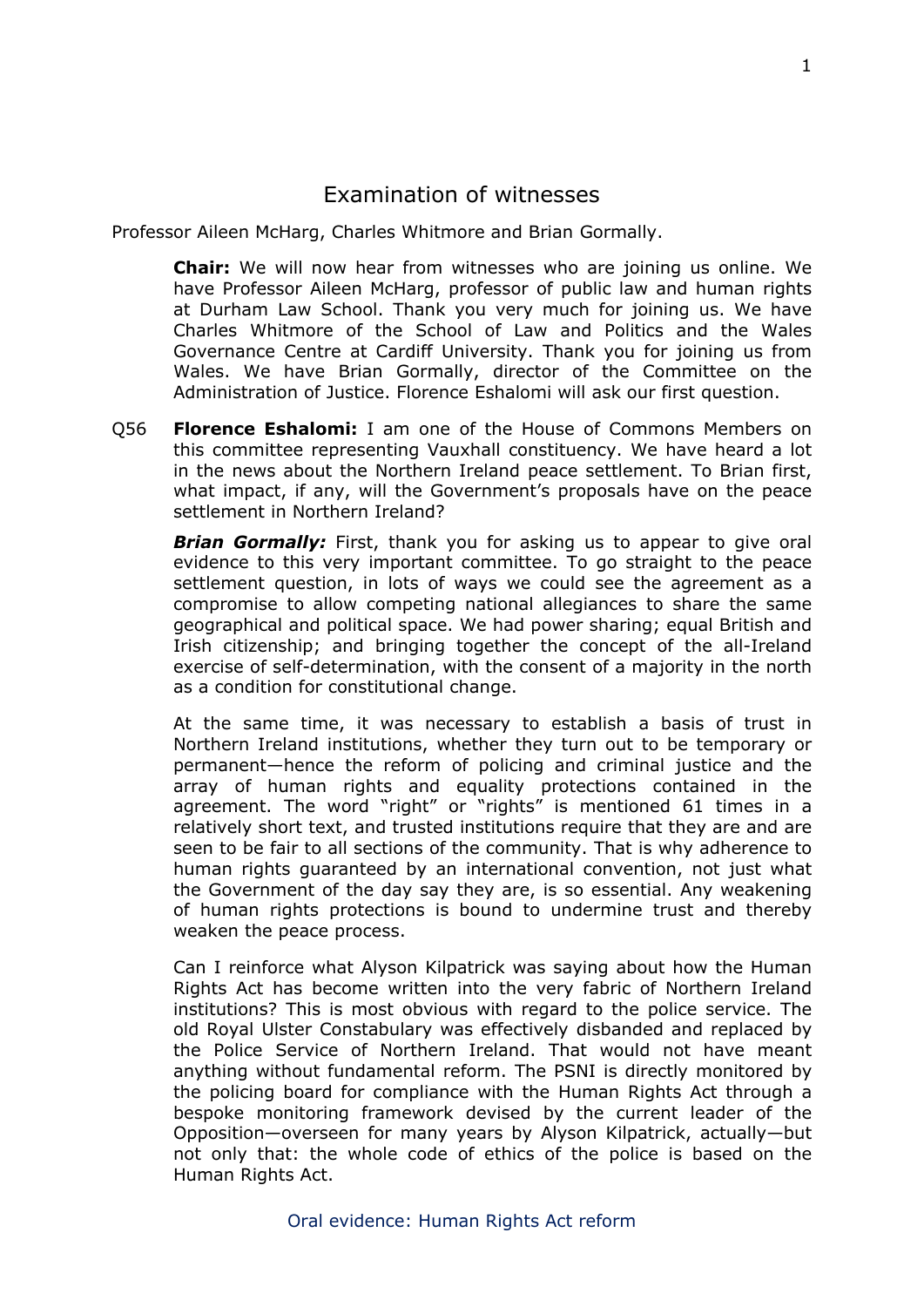The PSNI is the only police service in the UK that uses human rights as a guide to operational policing. In 2017, the then chief constable said of an earlier attempt to interfere with the Human Rights Act that it would be hugely detrimental to confidence in policing and the confidence of the police to make difficult decisions, and that human rights have been incorporated into our policy and it has become the norm for human rights to guide the decisions we make and the operations activity we undertake.

If we start tinkering with the incorporation of the convention, which of course was a basic tenet of the peace agreement itself, we are beginning on a road to undermining confidence not just in the institutions but in the rule of law as a whole. We have unfortunately several other examples directly related to Northern Ireland and in the Queen's Speech of undermining the rule of law in Northern Ireland, not least the proposals on dealing with the legacy of the past.

As well as the fact that the independent Attorney-General for Northern Ireland has the power, and uses it, to give human rights advice to all the institutions of the criminal justice system, you can see how trusting Northern Ireland institutions depend on them being human rights compliant and, as somebody said earlier, to meddle in this dispensation is to take risks with what is still a fragile peace process.

Q57 **Joanna Cherry:** Thank you for coming to give evidence this afternoon. My question is for Professor McHarg. I want to ask you about what the Scottish Human Rights Commission has said in its written evidence to us. It has highlighted that "compliance with human rights obligations is part of the fabric of the Scottish Parliament" and that the Human Rights Act plays a key part in the devolution settlement in Scotland. What impact do you think the Government's proposals would have on the Scottish devolution settlement?

*Professor Aileen McHarg:* I will start by setting out the relationship between the Human Rights Act and the Scotland Act, and then talk about the potential implications.

As has already been said, convention rights apply in Scotland via both the Human Rights Act and the Scotland Act. Broadly speaking, the Human Rights Act governs the actions of public authorities other than the Scottish Government operating in Scotland: UK-level public authorities but also local authorities and other Scottish devolved public bodies. The Human Rights Act also governs the interpretation of UK Parliament legislation, whether that deals with reserved or devolved matters.

When we talk about the actions of the Scottish Ministers, the Scottish Government and Acts of the Scottish Parliament or Scottish secondary legislation, they are subject to both the Human Rights Act and the Scotland Act. These are regimes that are partially but not wholly aligned. The tendency is to act under the Scotland Act when you are dealing with Scottish Government or devolved Scottish legislation, but it is up to the litigant to choose. The Human Rights Act acts as a dictionary for the Scotland Act, as Lord Hope put it in the Somerville case. The convention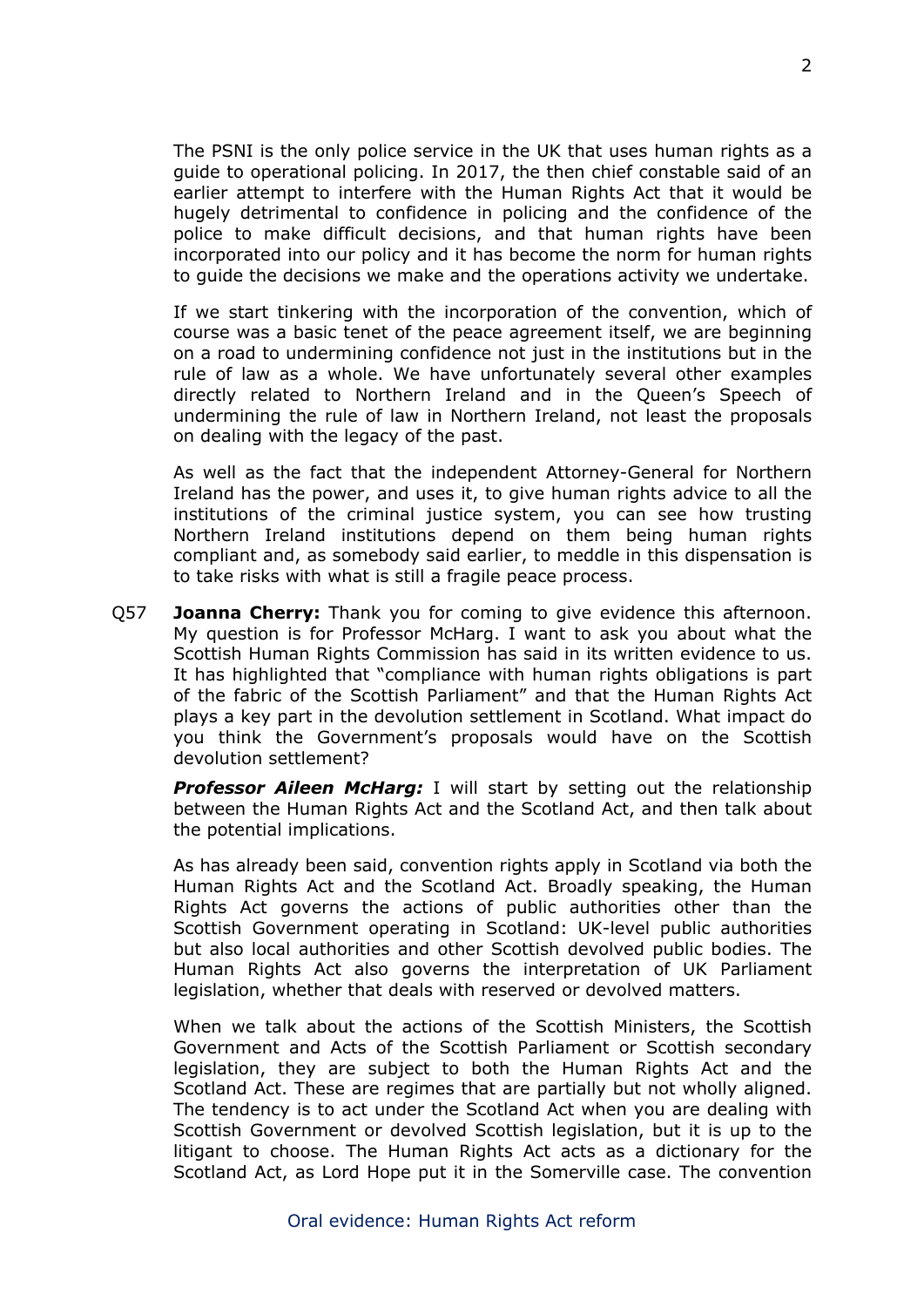rights that are protected under the Scotland Act are those that are incorporated via the Human Rights Act. Challenges to the Scottish Government are partially, but not entirely, aligned with Section 6 challenges to public authorities under the Human Rights Act.

The Human Rights Act is also a protected statute under the Scotland Act, which means that although human rights are not a reserved matter in general, no Scottish Parliament legislation on human rights matters can modify the Human Rights Act. It can supplement it, but it cannot change in any substantive way how convention rights are protected in Scots law.

Against that background, changes to the Human Rights Act could have a number of different impacts. First, as far as the Human Rights Act is used as a dictionary, that will have a direct effect on the operation of devolution, so changing the rules on interpretation of convention rights will change the ways in which those limit the actions of the Scottish Government or the competence of Scottish legislation. Similarly, changes to the remedies for breach of convention rights could have knock-on consequences for actions under the Scotland Act.

Secondly, changes to the Human Rights Act could also expand or narrow the legislative freedom of the Scottish Parliament in the area of human rights, so far as it alters the scope of what is rendered beyond competence by the fact that the Human Rights Act is a protected statute.

Thirdly, there is a serious risk of increasing anomalies between the two regimes. One anomaly at present is that the defence that is available under Section 6(2) of the Human Rights Act for a public authority to say, "Yes, I am in breach of convention rights, but I could not act differently because of the provisions of primary legislation", generally speaking is not available under the Scotland Act for actions against the Scottish Government.

Any weakening of the Section 6(2) defence under the Human Rights Act, or whatever replaces it, increases the anomalous position of the Scottish Ministers. Similarly, if the ability to strike down secondary legislation were removed under reform of the Human Rights Act, that would leave the ability to strike down primary legislation in the Scottish Parliament again looking increasingly anomalous, and newer areas of difficulty could be introduced.

Something that occurred to me is the interpretation of devolved legislation. There are currently two interpretive duties. There is Section 3 of the Human Rights Act and Section 101 of the Scotland Act. These are not quite the same. The Section 101 duty is a rather weaker interpretative duty than Section 3 of the Human Rights Act, but if Section 3 is weakened, Section 101 might become more important in practice because it is a stronger interpretative obligation.

There are problems there and, as we heard earlier, there is of course potential for political conflict on the question of devolved consent.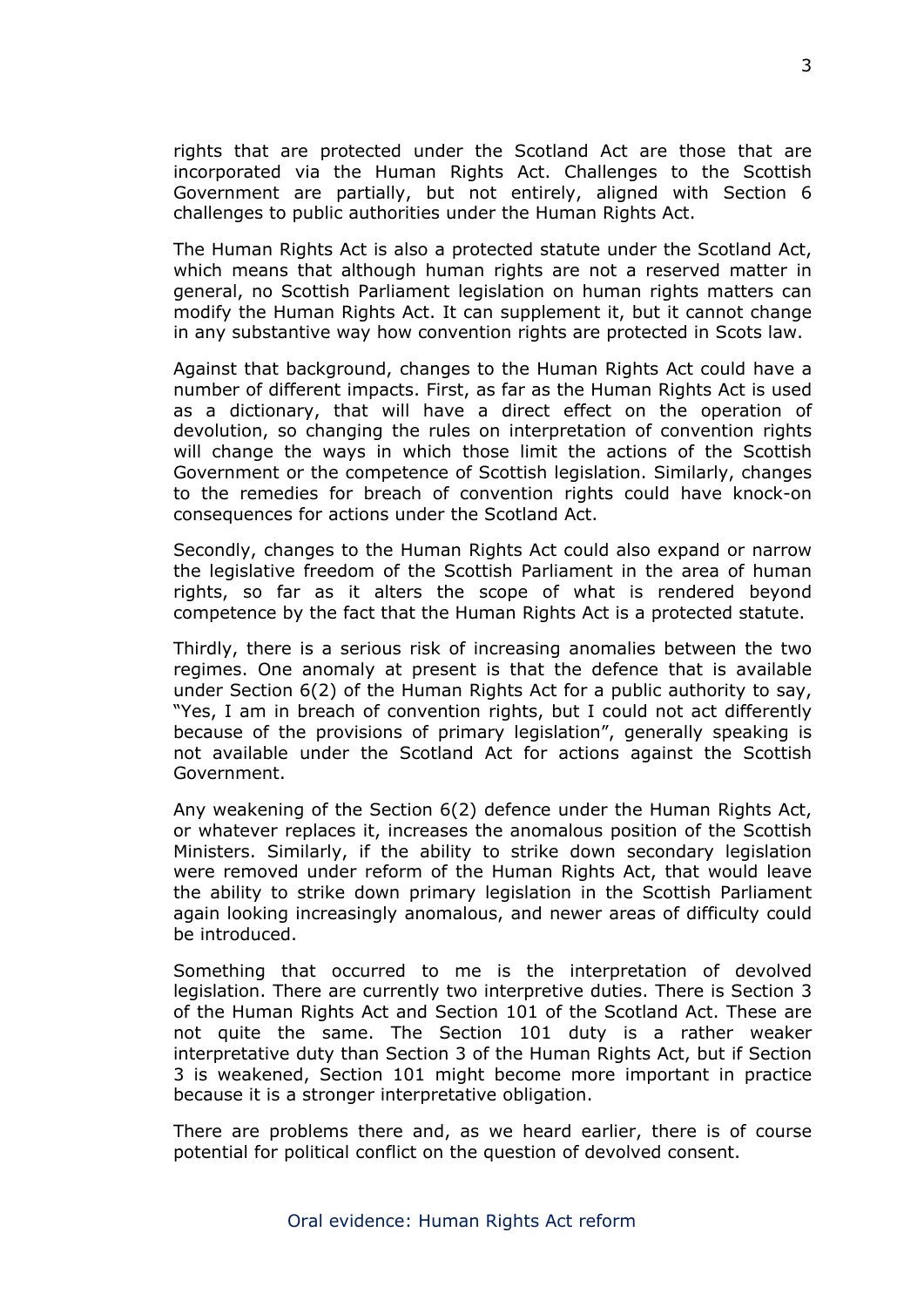Q58 **Joanna Cherry:** A quick supplementary to that: the Scottish Human Rights Commission also expressed the view that a number of the Government's proposals—including recognising the right to jury trial, introducing a new significant disadvantage test for human rights claims, and reducing damages for the conduct of the claimant—would impact the administration of justice, which is a devolved matter under the Scotland Act. Do you agree?

*Professor Aileen McHarg:* That is a tricky question. Virtually everything that is covered by the convention rights has a significant impact on areas of devolved competence, but the Human Rights Act is a protected statute. Therefore, although changes to the Human Rights Act undoubtedly could have consequences for areas of devolved competence, I think we would probably have to see those as consequential effects, because what has been changed is primarily the Human Rights Act, which itself is not a matter that is within devolved competence.

If you are talking about adding things to the Human Rights Act—adding protection from trial by jury, and maybe doing new things in the area of freedom of speech—those could very directly engage devolved competence issues.

More generally, as you know, there are two limbs to the Sewel convention. The Sewel convention is engaged where UK legislation impacts on matters of policy that are currently devolved, but it is also engaged where it affects the scope of devolved competence. There is no doubt that because of the way the Human Rights Act and the devolution statutes interact, any changes to the Human Rights Act will have knockon consequences for the scope of devolved competence. I would be very confident that that second limb of the Sewel convention is engaged. The first limb is perhaps more arguable, and it would depend on exactly what is proposed in the end.

**Chair:** Before we go to Wales can we double back to Northern Ireland with a very specific question from Lord Henley?

Q59 **Lord Henley:** I am a Conservative member of the House of Lords. Can we go back to the answer you gave to Florence Eshalomi about whether the proposals have an impact on the peace settlement? More specifically, do you think the proposals are compatible with the Good Friday agreement and the Northern Ireland protocol? If not, what should the Government be doing to ensure that the proposals are compatible?

*Brian Gormally:* First, the commitment to incorporate the Human Rights Act was a central part of the Good Friday agreement. There is no question about that. The point then is to what extent the Government's proposals interfere with that commitment, changing it in a way that undermines the agreement. It is clear that incorporation of the European convention does not just mean listing the rights and saying that they are now part of domestic law. It means that the convention includes, of course, the European Court of Human Rights and its jurisprudence. Incorporation means incorporation not just of the text of the substantive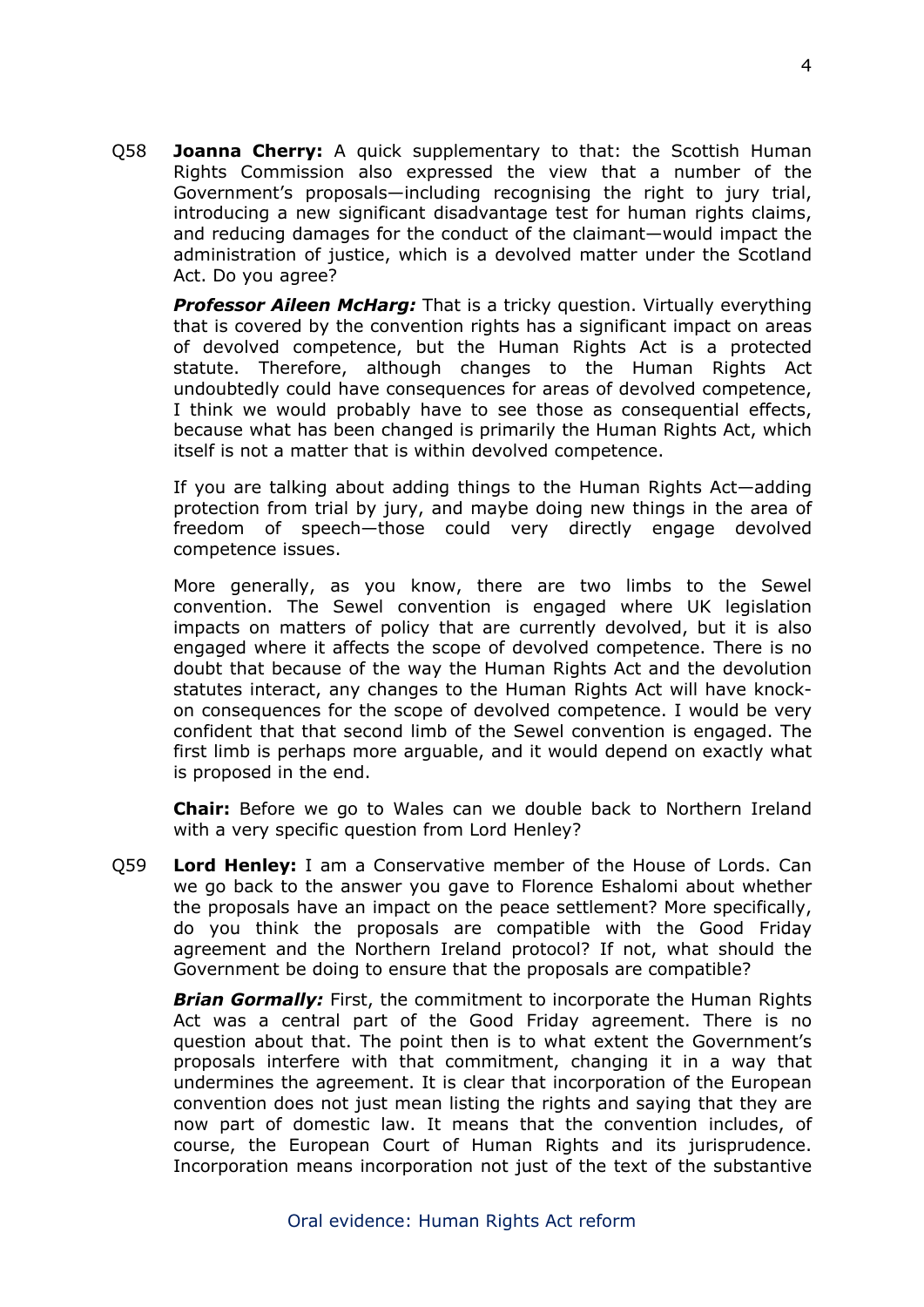rights of the convention but of all the jurisprudence that has been built up by the European court and, indeed, since the passing of the Act by our own courts.

Obviously one of the proposals is to interfere with the extent to which the jurisprudence needs to be taken into account by domestic courts, so in that sense, if in no other, there has been a change in the method of incorporation. The agreement does not go into detail about precisely how the convention would have to be incorporated, but we have had the settled experience of 24 years of the method of incorporation into the Human Rights Act.

It is probably common ground with most, if not all, of the contributors today that these proposals would weaken the impact of the Human Rights Act, which is a direct threat to the Good Friday agreement. The Good Friday agreement is not, of course, a legal document; we are not talking about being able to go to a court and to say that this is a breach of the Good Friday agreement and therefore unlawful, but, in the practical real world, having such obvious contempt for a particularly central part of the agreement will be seen as an egregious breach.

When it comes to the protocol, Article 2, as Alyson Kilpatrick has already suggested, provides for no diminution of rights as a result of Brexit. This would certainly be a breach of Article 2, in the sense that it definitely amounts to a diminution of rights that were protected in the Good Friday agreement. There may be a slippery way of saying that this is not a result of Brexit, but if that were held up, you would have the extraordinary position of the Government saying that the rights that are protected in the Good Friday agreement are so important that they have made special dedicated mechanisms in the Northern Ireland Human Rights Commission and Equality Commission to protect the people against any such diminution due to Brexit, but that, whatever, they will diminish those rights anyway.

That is an extraordinary position for a Government to be in who purport to care about the Good Friday agreement and the protocol. Just today, people are making the argument that the protocol is somehow in breach of the Good Friday agreement. It is utter nonsense and based on an invention that cross-community consent was necessary for any constitutional movement. The Good Friday agreement provides for 50% plus one in a referendum to take Northern Ireland entirely out of the United Kingdom. It would be a bit extraordinary if minor constitutional adjustments had to be subject to cross-community consent. It is just not in the agreement. It is an entire invention that there is any contradiction between the protocol and the Good Friday agreement. That may be slightly off subject. I apologise, but I do think it is relevant in the overall context.

Q60 **Lord Dubs:** My question is for Charles Whitmore. The Welsh Government have described the Human Rights Act and the European Convention on Human Rights as fundamental cornerstones of devolution. Can you briefly explain the importance of the Human Rights Act and the convention in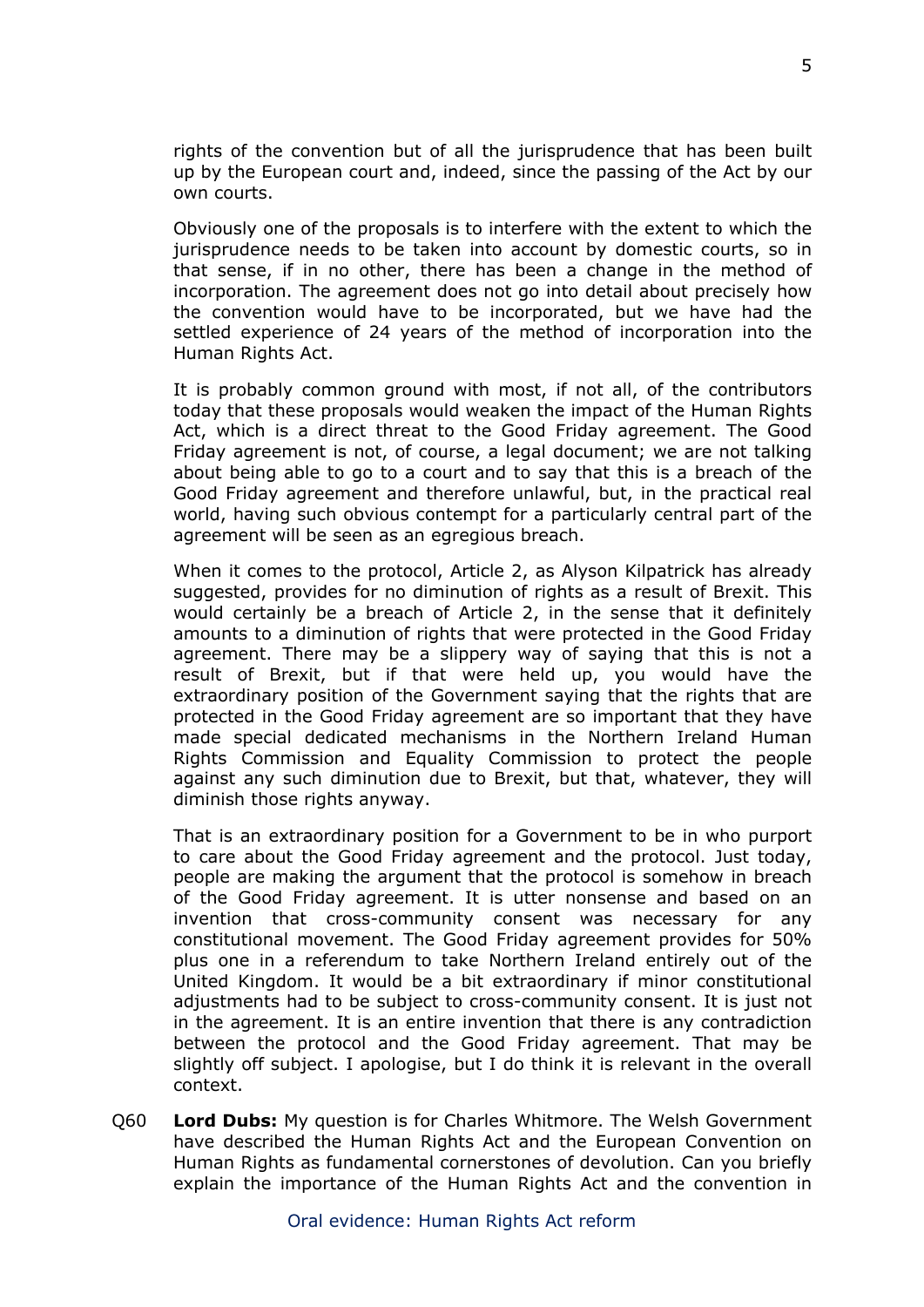Wales? As a supplementary, what impact do you think the Government's proposals would have on the Welsh devolution settlement?

*Charles Whitmore:* Thank you for the invitation to give evidence today. I would like to start by saying that my comments today are based on engagement that we have done on these proposals with civil society organisations in Wales such as the human rights stakeholder group and the equalities and human rights coalition, which is convened by the Wales Council for Voluntary Action and across the UK with human rights consortia in Scotland and Northern Ireland and England-based organisations such as the British Institute of Human Rights. These organisations are very much on the front line of human rights in the UK. We have been working with them to try to develop an understanding of these proposals that is reflective of devolution, and I will refer to that work at various points.

The importance of the convention in Wales is multidimensional. Unlike in England, the convention rights are protected, as we have heard previously, both the devolution of settlement and the Human Rights Act. First, if we think in terms of the devolution settlement itself, as we have heard Sections 108(a) and 81(1) of the Government of Wales Act make legislative and executive Acts out of competence if they are incompatible with convention rights. This essentially places significant constitutional importance on the notion and interpretation of convention rights and taken together with the Human Rights Act effectively means you have two means of challenging Welsh Acts that might be incompatible with the convention, and this contrasts quite strongly with the landscape that we have at the UK level where primary legislation could only be subject to a declaration of incompatibility.

We also have Schedule 7A, which makes the implementation and observation of international commitments, including the convention and other international human rights commitments, a devolved matter. I think materially speaking it is accurate to say that the convention and the Human Rights Act are cornerstones of devolution.

I might even go a bit further and use a different analogy and say that they are the bedrock, because over the course of devolution a bespoke Welsh legal landscape for human rights that builds on the Human Rights Act and the convention have been carved out, and the Commission on Justice in Wales found that this has become a crucial part of the Welsh legal and policy landscape. I will give a few examples. We have the Rights of Children and Young Persons (Wales) Measure, which places a duty on Welsh Ministers to have due regard to the UN Convention on the Rights of the Child. We have the Social Services and Well-being (Wales) Act, which contains a similar due regard provision for the UN principles on older persons. It also makes references to the UNCRC.

Its associated code of practice also contains references to the UN convention on the rights of disabled people. More recently, Wales has sought to follow international trends by entrenching the socioeconomic duty from the Equality Act. In a very clear example of building on the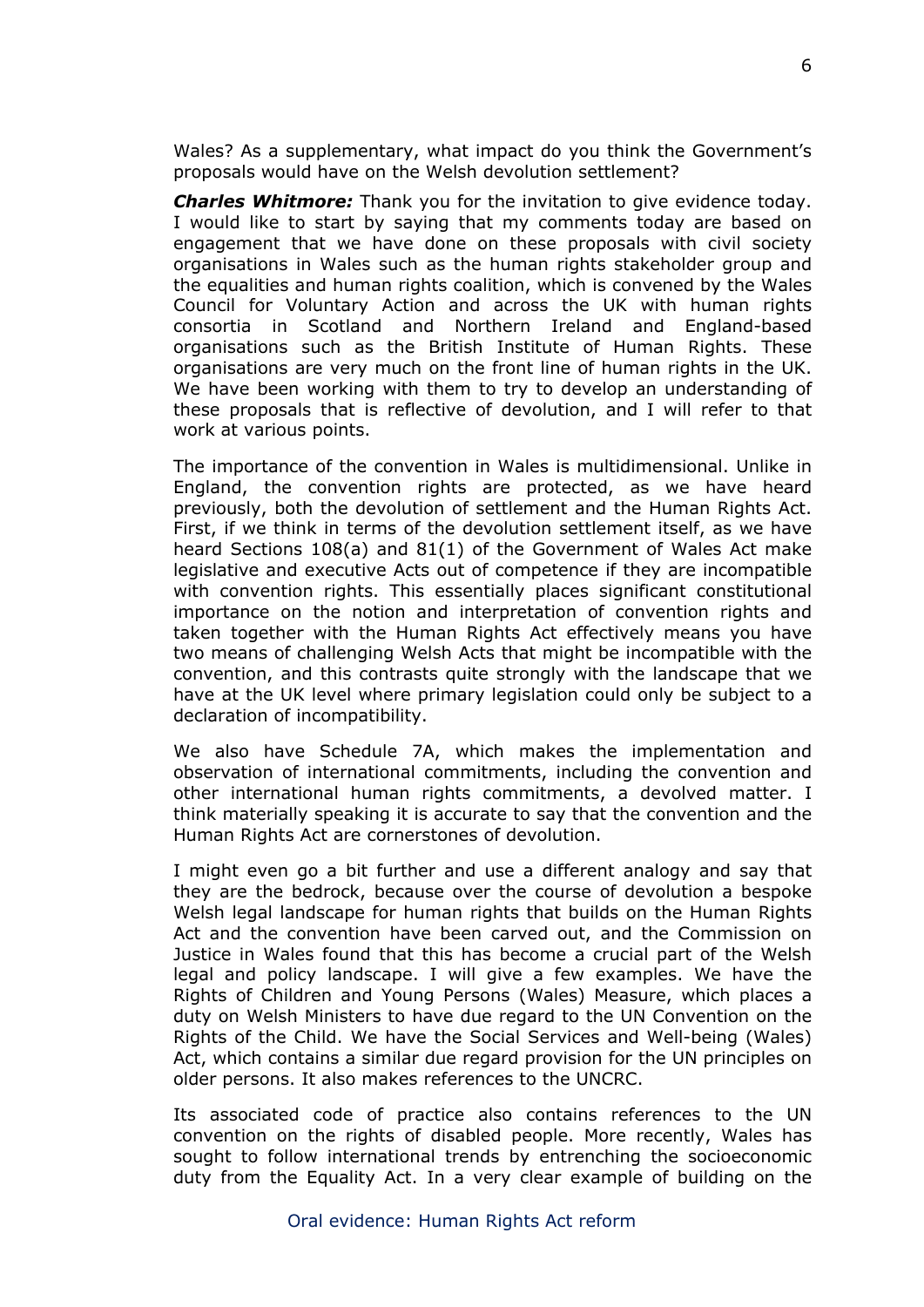Human Rights Act in Wales, the strengthening and enhancing of Wales human rights work carried out by Professor Hoffman and Diverse Cymru, upon commissioning by the Welsh Government, has recommended that Wales explores incorporating further international human rights instruments like CEDAW and the UNCRPD, which we heard about earlier. Crucially, this is direct incorporation, which is very similar to the duties under Section 6 of the Human Rights Act.

From our conversations with civil society organisations, this approach to building on the Human Rights Act and the convention is having a variety of positive impacts, particularly around the development of a human rights culture in Wales. We have gradually seen more organisations framing their advocacy around human rights, and public bodies mainstreaming human rights into their policy formulation and in their delivery of services. Organisations working with communities have been telling us that more people are talking in the language of rights. We see examples of people talking about their rights when engaging with schools and care homes, for instance.

It is clearly felt that we need to improve access to justice, and I think the Covid-19 lockdown has only evidenced how far we still have to go, but the development of a human rights culture is viewed almost universally in a positive light in Wales. This is a legacy of the Human Rights Act and convention operating in a devolved context. It contrasts very sharply with the proposals that are before us, which organisations agree will inhibit access to justice and wrongly frame this human rights culture as a negative.

Turning to the impact of the proposals on the devolution settlement, it is difficult to say for certain, because there is no thinking in the proposals about how they will operate in the devolved context, which is a significant problem. The devolution settlement has already come under significant strain with what is seen as a trend for legislation to be increasingly passed despite the Senedd withholding legislative consent. It the proposals are adopted along the lines of what is laid out in the consultation, I think it would further fuel the unsettling effect this is having. The proposals have a significant constitutional implication, and the notion of convention rights is materially significant to the competence of the Senedd. The proposals may lead to a substantive departure from how these rights are interpreted domestically and could eventually even diverge from the European interpretation, potentially placing the UK out of compliance.

It seems to me that legislative consent should be requested. However, bearing in mind, as we heard earlier, that the Senedd very recently passed a Motion expressing very grave concerns about the proposals, I think this consent is unlikely to be forthcoming. Again, we are looking at constitutional reform with significant implications for devolution being adopted without consent, and I think this can only have a negative impact on the devolution settlement.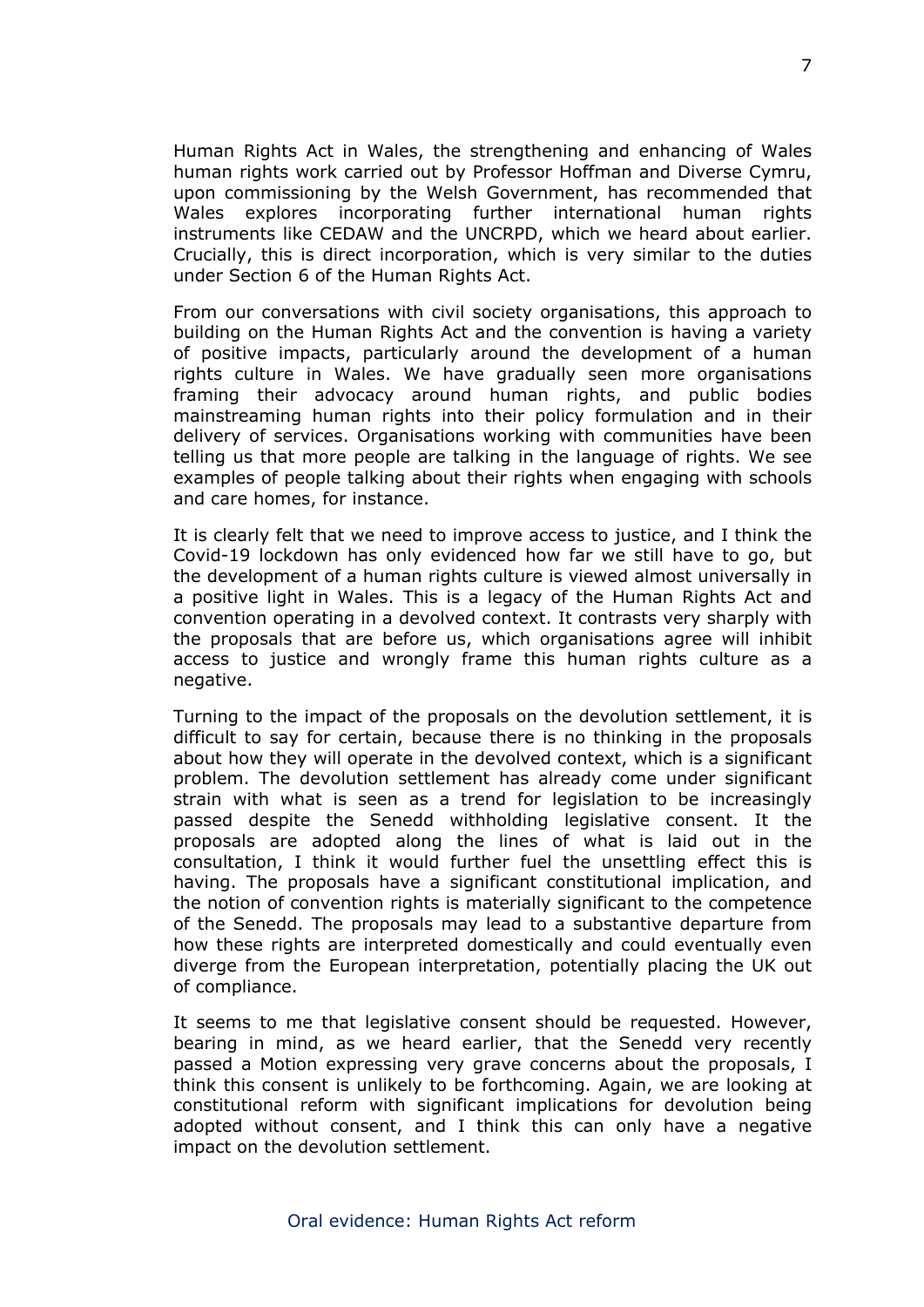I echo a couple of points that Aileen McHarg made earlier about how there are potentially several more specific uncertainties, odd interactions, what I would describe as outcomes that represent an anomalous constitutional arrangement that could emerge through these proposals. For instance, the proposals to limit the courts to issuing declarations of incompatibility for secondary UK legislation would create that paradox we heard about whereby secondary legislation could not be quashed on human rights grounds but primary legislation of the Senedd could be struck down for incompatibility.

The point was made by Barbara Bolton earlier that if a significant disadvantage test is part of a claim under the proposed Bill of Rights, not only is it felt in Wales that this would inhibit access to justice, but we could end up with two different ways of challenging incompatible acts by a devolution settlement and the UK Bill of Rights. These would engage human rights in quite different ways. You could end up with different levels of access to claims under the Bill of Rights and under the devolution settlement.

I would also highlight some uncertainty around the proposals on proportionality and qualified rights. There seems to be a push to weigh the test in favour of the Government through the provision of guidance to the courts when balancing interpretative tools like the notion of public interest, the will of Parliament and what is necessary, but there is no information in the proposals on how this would operate in reference to the views of the Senedd or if devolved legislation is involved.

The Commission on Justice in Wales has highlighted that we also have a significant access to justice problem in Wales. We still have a lot of work to do to educate and to build confidence around human rights, and adding a permission stage and the notion of deserving and undeserving claimants will probably exacerbate issues on this front in Wales also.

**Chair:** It seems like an obvious point, but you have made it incredibly clearly, that the more the Government claim that this is a major constitutional change, the more incumbent it is on them to gain the consent of those who are involved in different constitutional arrangements in Scotland, Wales and Northern Ireland. The points you have made are very important, so thank you. Can we turn for our last question to David Simmonds?

Q61 **David Simmonds:** We have just had quite a comprehensive answer in respect of Wales to this question. It is about whether the Government's proposals infringe on areas that are devolved to Scottish, Welsh and Northern Irish legislatures. Would it be possible to identify any specific proposals and specific devolved areas? We have heard quite a lot about that from Charles Whitmore.

Given that direct input to the Council of Europe would be through its congress, where those devolved legislatures are represented, have there been any collective discussions about what representations might need to be made directly in Strasbourg in respect of any of these proposals in due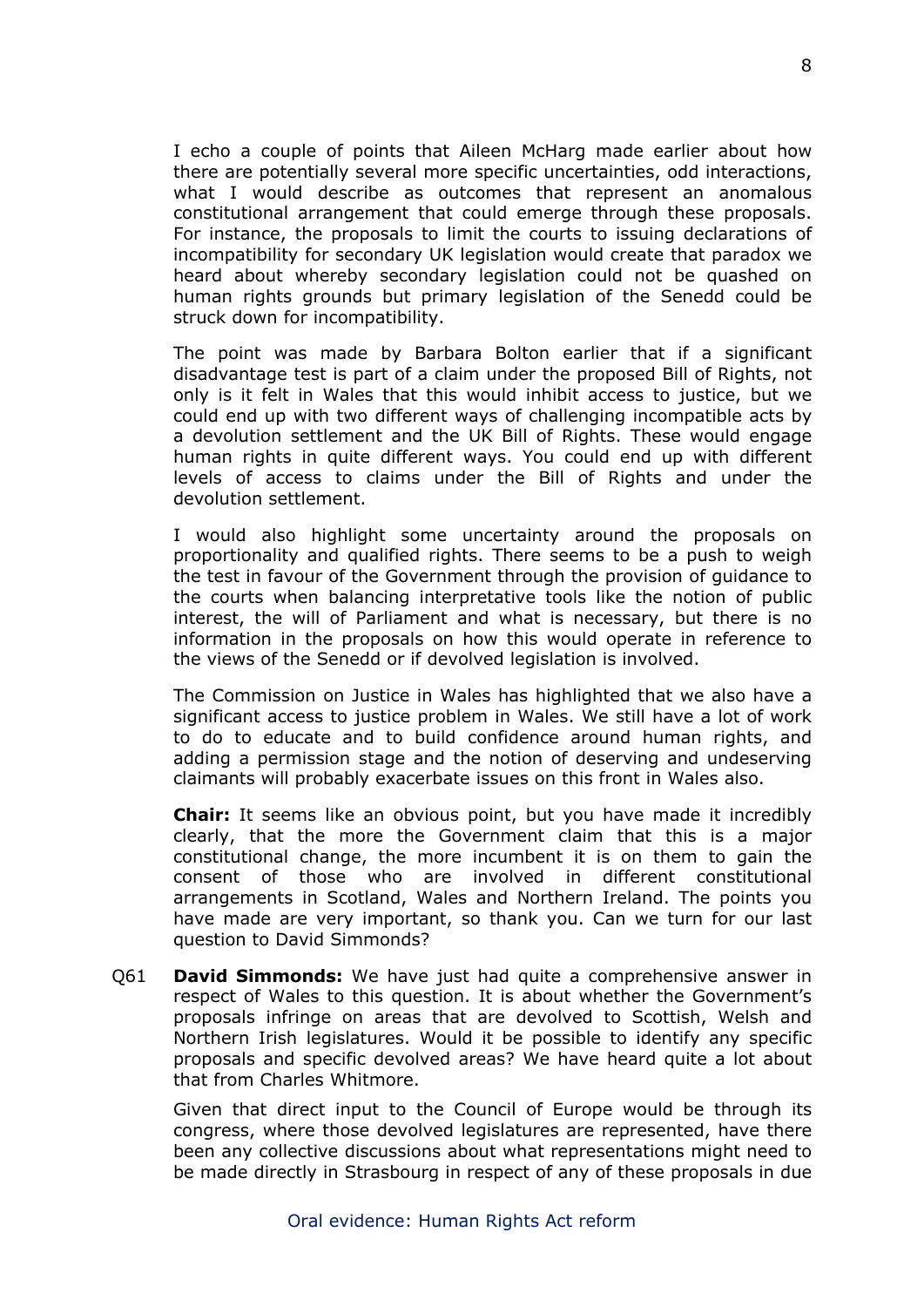#### course?

*Charles Whitmore:* I am happy to supplement what I said. The most obvious intersection with areas that are devolved is the interpretation of convention rights and the impact this could have on the competence of the Senedd.

The Section 3 proposals stand out for me, and I believe the independent Human Rights Act review work highlighted that the proposed changes in this area came with certain constitutional risks as well.

The Section 6 proposals on the changes to public authorities come under the purview of the Welsh Government and the Senedd in Wales so there is a clear intersection there. There is also some overlap there with the Section 3 proposals on changing how the convention rights can be interpreted. There is a significant lack of clarity about how these Section 3 and Section 6 proposals would work in a devolved context, which I think would create uncertainty for public authorities.

We have the first option of allowing public authorities to act incompatibly with the convention when giving effect to legislation. This was heavily criticised by the civil society organisations we engaged with, because it would not only reduce enforcement of rights but undo progress made in Wales to entrench the human rights culture that I talked about.

The second option keeps the current exception for authorities to act incompatibly with the convention but embeds the proposed Section 3 changes on how the convention rights are interpreted. Of course, as we heard earlier, the implications of this vary based on which Section 3 option, if any, is ultimately adopted. But one proposal here is to repeal Section 3, which would be problematic for devolution anyway, as highlighted by the independent review of the Human Rights Act.

The other, which limits the court's ability to interpret convention rights, depending on the territorial scope of that change, could place public authorities in Wales in the very difficult position of potentially working to different human rights interpretations when they are acting pursuant to devolved or reserved legislation. Of course, if the change applied to both reserved and devolved legislation, we would have a clear intersection with devolved competencies.

**Chair:** Thank you very much, and thank you to the extremely thoughtful panel who have given evidence to us this afternoon. We have heard across the two panels this afternoon about the positive impact that the Human Rights Act has had in very different cultural contexts in Scotland, Wales and Northern Ireland, as well as in England, it being something that we hold in common, and thereby having a stabilising impact, and we have had a warning about unintended consequences.

We know that the devolution settlements are always fragile and it is very important to consider them carefully before taking action. Both our panels have helped to shine a light on that and that those dimensions are to be considered very carefully before taking action that might undermine